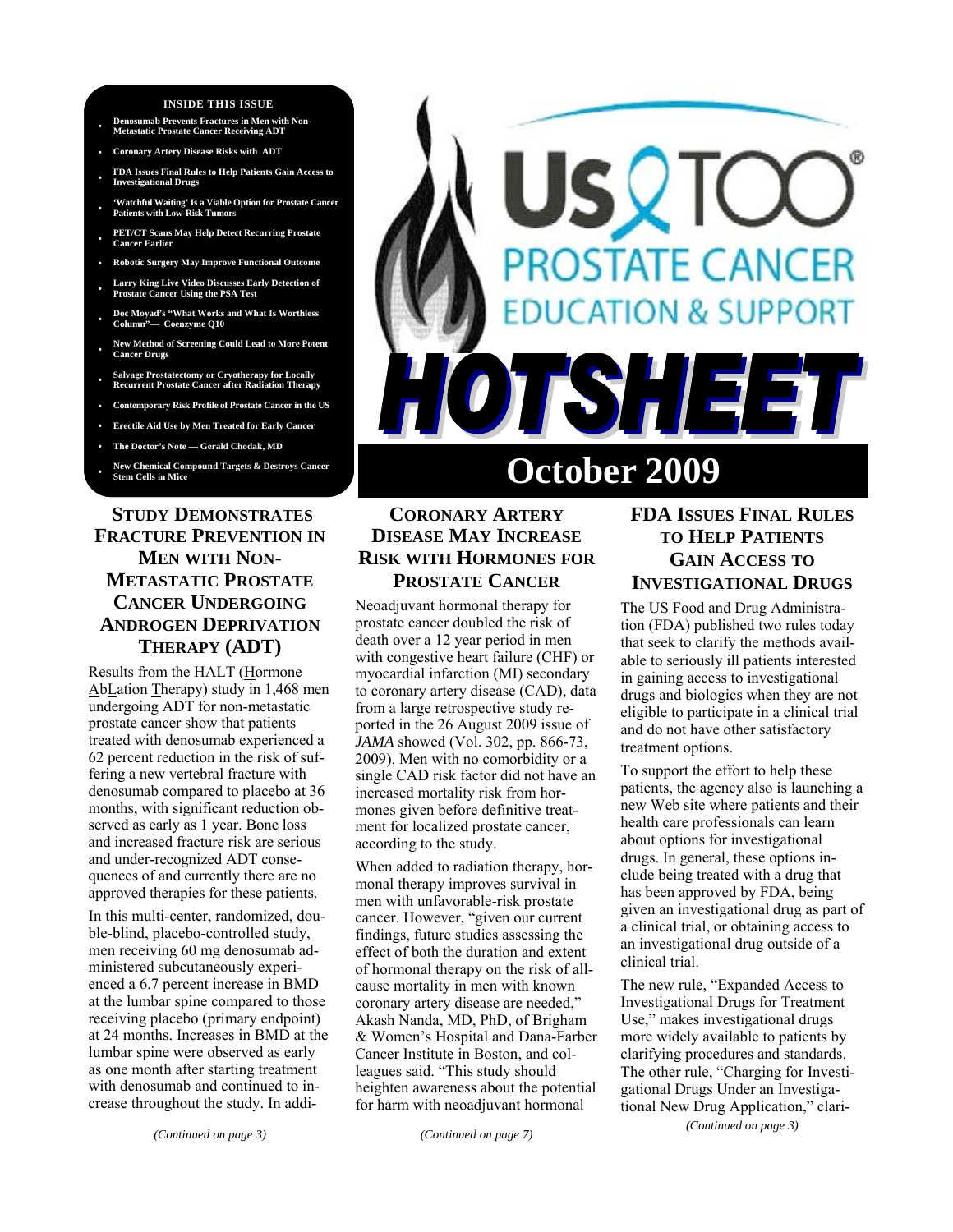## **PROSTATE CANCER PATIENT SUPPORT - CALL 1-800-80-US TOO, OR GO TO <WWW.USTOO.ORG>**



#### 5003 FAIRVIEW AVE. DOWNER'S GROVE, IL 60515 PHONE: (630) 795-1002 / FAX: (630) 795-1602 WEBSITE: WWW.USTOO.ORG COPYRIGHT 2009, US TOO INTERNATIONAL, INC.

## **'WATCHFUL WAITING' IS A VIABLE OPTION FOR PROSTATE CANCER PATIENTS WITH LOW-RISK TUMORS**

Appropriately selected prostate cancer patients, including older men and men with small, low-risk tumors, may safely defer treatment for many years with no adverse consequences, according to a new study in the *Journal of Clinical Oncology* (JCO). Led by researchers at Beth Israel Deaconess Medical Center (BIDMC), the study appeared online 31 August 2009.

"With the advent of PSA [prostate antigen] screening nearly 20 years ago, we started to detect prostate cancers at much earlier stages," explains corresponding author Martin Sanda, MD, Director of the Prostate Cancer Center at BIDMC and Associate Professor of Surgery at Harvard Medical School. "Consequently, while PSA testing has enabled us to successfully begin aggressive treatment of highrisk cancers at an earlier stage, it has also resulted in the diagnosis of cancers that are so small they pose no near-term danger and possibly no long -term danger," he adds.

Sanda, together with coauthors from Brigham and Women's Hospital, the Harvard School of Public Health and the University of California, San Francisco, looked at the Health Professionals Follow-Up Study, a large cohort study comprising 51,529 men who have been followed since 1986. Every two years, the participants respond to questionnaires inquiring about diseases and health-related topics, including whether they have been diagnosed with prostate cancer.

A total of 3,331 men reported receiving a diagnosis of prostate cancer between 1986 and 2007. Further analysis found that among this sub-group, 342 men – just over 10 percent – had opted to defer treatment for one year or longer. Ten to 15 years later, half of the men who had initially deferred treatment still had not undergone any treatment for prostate cancer.

"We wanted to find out how this group of men fared in the long-term," explains Sanda. "So we looked at the data they provided us at an average of eight years after their initial diagnosis, and compared it with data provided by

prostate-cancer patients who had opted for aggressive treatment, such as surgery, radiotherapy or hormonal therapy.

"We found that the deaths attributed to prostate cancer were very low among the men with low-risk tumors," explains Sanda. "Our analysis showed that only two percent of the men who deferred treatment eventually died of the disease, compared with one percent of the men who began treatment immediately following their diagnosis. This is not a statistically significant difference."

There are three types of prostate cancer: High risk, which are large, fastergrowing cancers; intermediate risk; and low-risk, which are small and slower growing cancers. While there is ample evidence that treating intermediate and high-risk cancers with surgery, radiation or hormone therapy can save lives, whether and how best to care for low-risk cancers remains uncertain.

"These findings showed that men diagnosed with low-risk tumors who deferred treatment were still doing fine an average of eight years – and up to 20 years – following their diagnosis. "Only half of these men wound up undergoing any treatment 10 to 15 years post-diagnosis," says Sanda. "This means that they were able to avoid the disruption in their quality of life which might have occurred had they undergone immediate treatment.

"If this approach was more broadly accepted as a standard care option for suitable low-risk prostate cancers, it might help us avoid throwing the baby out with the bathwater when it comes to the PSA test," he adds. "Instead of just abandoning the PSA test because it might be leading to an overdiagnosis of prostate cancer, we could conduct PSA screening in a way that allows more aggressive prostate cancers to be treated, while less aggressive tumors could initially be monitored. This would avoid problems due to treatment of 'overdiagnosed' low-risk cancers, while preserving the lifesaving benefits of treating aggressive cancers that have been detected through PSA testing."

*Science Blog, 31 August 2009*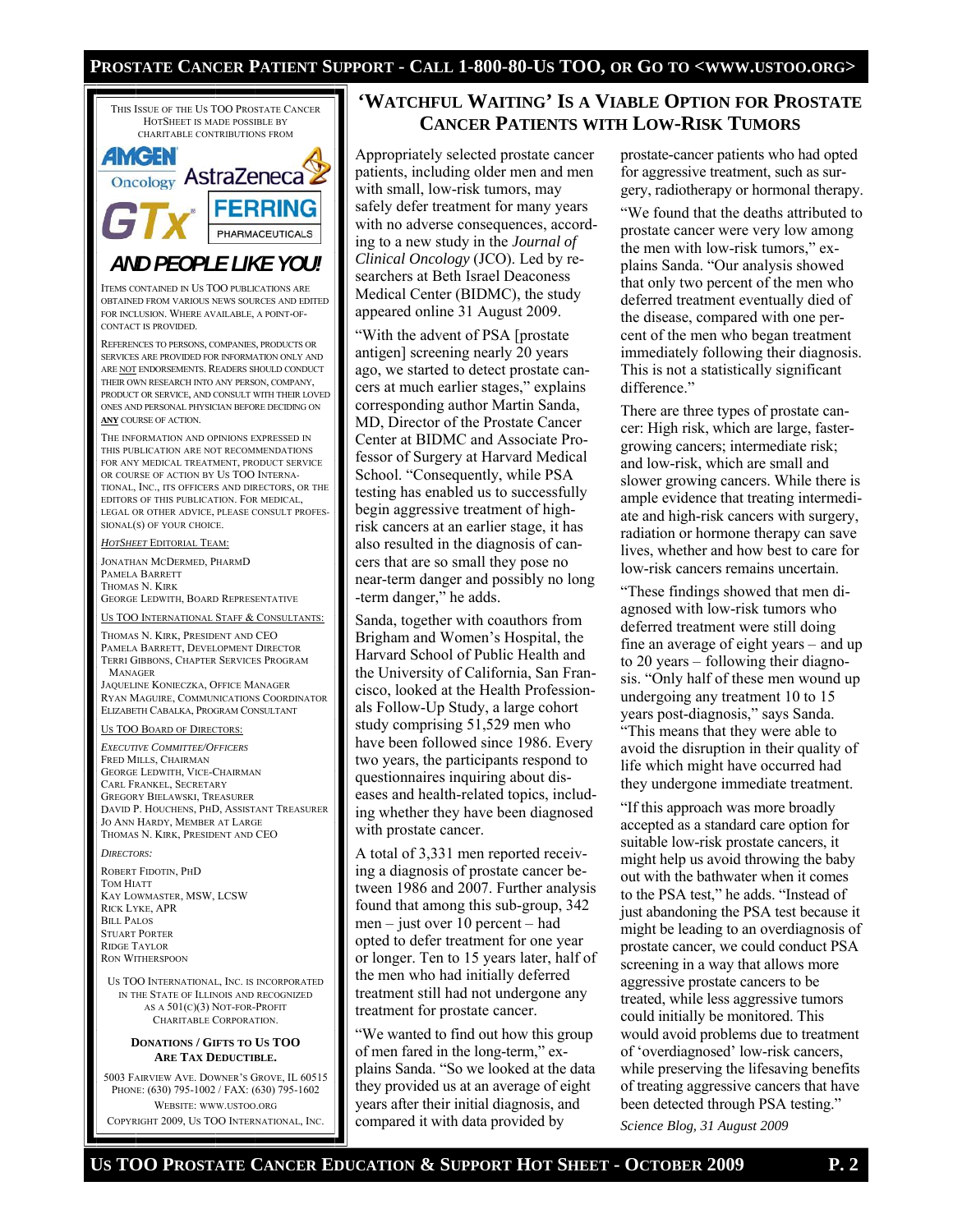## **HALT TRIAL IN ADT-TREATED PATIENTS**

 *(Continued from page 1)* 

tion, denosumab produced significant increases in BMD at non-vertebral sites (total hip 4.8 percent, femoral neck 3.9 percent, and distal 1/3 radius 5.5 percent), compared to placebo.

"Bone loss and fractures are an important but often unrecognized problem for prostate cancer survivors. Bone loss is an early adverse effect and even short-term ADT negatively impacts skeletal health. Prevention of bone loss and fractures has been a key unmet medical need for men with prostate cancer," said Matthew Smith, MD, PhD, study author, associate professor of medicine and the director of Genitourinary Medical Oncology at Massachusetts General Hospital Cancer Center. "In this large international study, denosumab markedly increased BMD and decreased the risk of fractures in many men receiving ADT for prostate cancer. The efficacy of denosumab was apparent as early as one month and was sustained for three years."

In the HALT trial, the overall incidence and type of adverse effects (AEs) with denosumab were similar to placebo. Rates of AEs were similar in both groups (87 percent). Rates of serious AEs were 35 percent for deno-

sumab and 31 percent for placebo. The most common AEs across both treatment arms were arthralgia, back pain, constipation, pain in extremity, and hypertension. There were no reports of osteonecrosis of the jaw the among patients treated with denosumab. More patients receiving denosumab developed cataracts, though none were considered treatment-related. One patient in the denosumab arm developed hypocalcemia, vs. none in the placebo arm. New primary malignancies were reported in 5 percent of patients in each group. Serious AEs of infections were reported in 6 percent of denosumab-treated patients and in 5 percent of placebo-treated patients.

"Amgen scientists in the 1990s were the first to identify the RANK Ligand pathway, a pivotal physiologic mechanism that controls bone remodeling," said Roger Perlmutter, MD, PhD, Executive Vice President of Research and Development at Amgen. "Today's publications in the *New England Journal of Medicine* underscore the significance of this finding, and highlight Amgen's focus on using innovative research to address grievous illness."

*Amgen news release, 13 August 2009* 

## **PET/CT SCANS MAY HELP DETECT RECURRING PROSTATE CANCER EARLIER**

A new study published in the September issue of The Journal of Nuclear Medicine shows that positron emission tomography (PET)/computer tomography (CT) scans with the imaging agent choline could detect recurring prostate cancer sooner than conventional imaging methods in some patients who have had their prostates surgically removed.

Many men diagnosed with prostate cancer choose to have a radical prostatectomy, which involves surgical removal of the entire gland and surrounding tissue. However, prostate cancer recurs within five years in as many as 30 percent of these patients. Physicians monitor patients who have undergone the procedure by checking levels of prostate-specific antigen (PSA) in the blood. If PSA is detected after radical prostatectomy – known as biochemical relapse – then imaging techniques are essential to determine whether and exactly where in the body the cancer has recurred. The study examined PET/CT scans with radioactively labeled choline – a promising molecular imaging tool which has been shown to be more accurate than conventional imaging techniques such as CT, magnetic resonance imaging (MRI) and bone scintigraphy in detecting recurrent prostate cancer.

"In most patients with biochemical relapse after radical prostatectomy, conventional imaging methods often return false-negative results, meaning that the imaging techniques fail to detect cancer that is present in the body," said Paolo Castellucci, MD, of

*(Continued on page 5)* 

fies the specific circumstances and the types of costs for which a manufacturer can charge patients for an investigational drug when used as part of a clinical trial or when used outside the scope of a clinical trial.

"With these initiatives, patients will have the information they need to help them decide whether to seek investigational products," said Margaret A. Hamburg, MD, Commissioner of Food and Drugs. "For patients seeking expanded access to investigational drugs and biologics, the new rules make the process easier to understand."

Clinical trials are studies of drugs and biologics that are still in development and have not yet been approved by the FDA. Many patients enroll in clinical trials to gain access to investigational therapies and contribute to finding out how well an investigational therapy works, and how safe it is for patients. Obtaining a drug or biologic under an expanded access program may be an option for some patients who are not able to enroll in clinical trials.

FDA has allowed expanded access to experimental drugs and biologics since the 1970s. That access has allowed tens of thousands of patients with HIV/ AIDS, cancer, and other conditions to receive promising therapies when no approved alternative is available.

"The final rules balance access to promising new therapies against the need to protect patient safety and seek to ensure that expanded access does not discourage participation in clinical trials or otherwise interfere with the drug development process," said Janet Woodcock, MD, director of the FDA's Center for Drug Evaluation and Research. "Clinical trials are the most important part of the drug development process in determining whether new drugs are safe and effective, and how to best use them."

For additional information on FDA's expanded access program, go to <www.fda.gov/ForConsumers/ ByAudience/ForPatientAdvocates/ AccesstoInvestigationalDrugs/ ucm176098.htm>.

*FDA news release, 12 August 2009*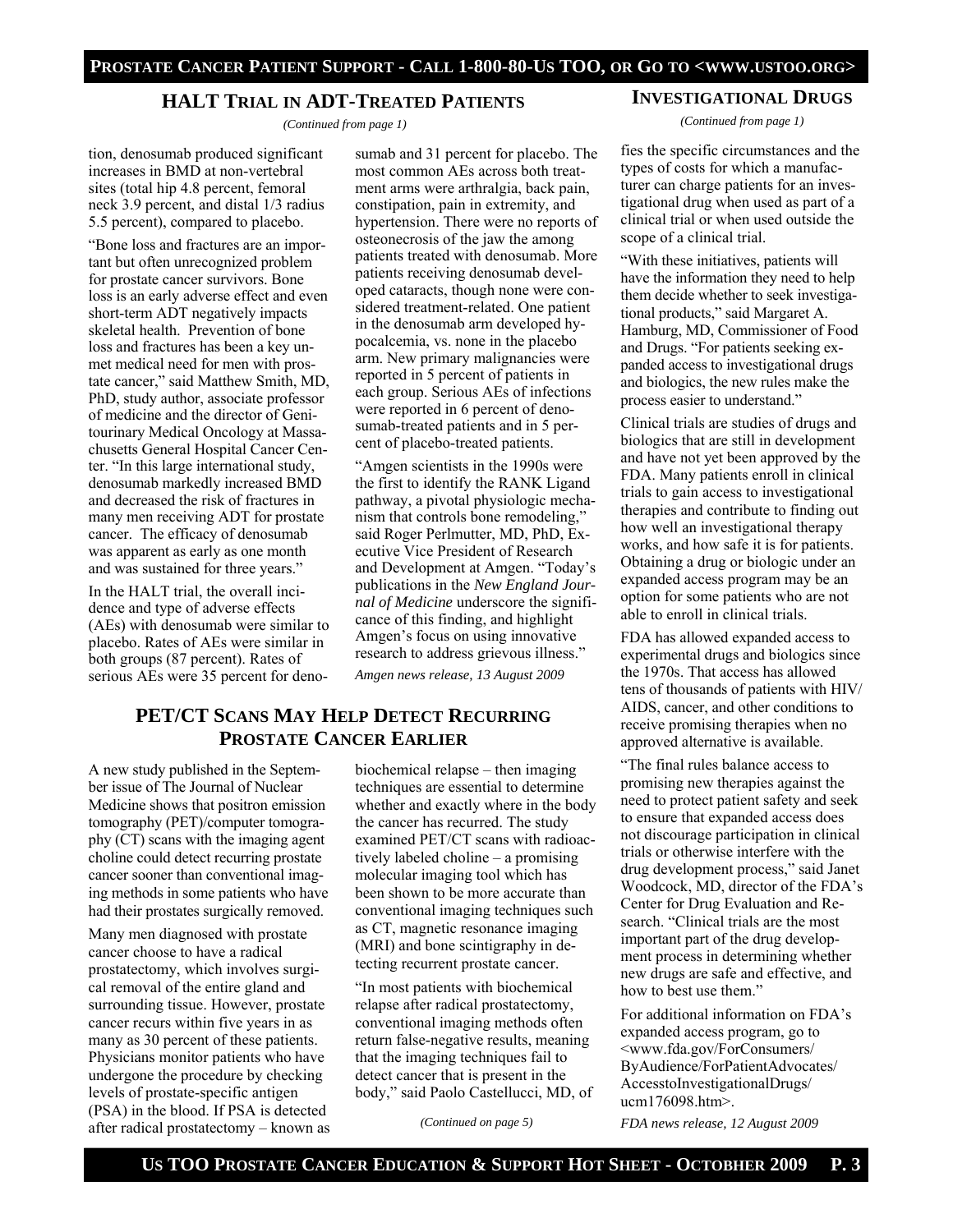## **ROBOTIC SURGERY FOR PROSTATE CANCER MAY IMPROVE FUNCTIONAL OUTCOME**

New research suggests that robotassisted laparoscopic prostatectomy (RALP) provides comparable oncologic control as retropubic radical prostatectomy but is associated with better functional outcomes.

As reported in the August issue of *BJU International* (Vol. 104, pp. 534- 9, 2009), men treated with RALP rather than standard prostatectomy had better recovery of urinary continence and erectile function. Positive surgical margin rates were similar with each operation.

These findings are from Dr. Vincenzo Ficarra and colleagues, who analyzed data on 103 patients treated with RALP and 105 treated with retropubic radical prostatectomy at the University of Padua, Italy.

Aside from RALP patients being slightly younger (median age 61 vs. 65 years), the groups were comparable clinically and pathologically. The group treated with RALP had a longer median operative time (185 vs. 135 minutes), however it had less blood loss (300 vs. 500 mL) and a lower red blood cell transfusion rate (1.9% vs. 14%), compared to the group treated

*(Continued on page 8)* 

## **PSA TEST ADVOCATED FOR THE EARLY DETECTION OF PROSTATE CANCER - SEE CNN'S LARRY KING AND HIS GUEST PANEL (VIDEO)**

CNN's Larry King and his expert guest panel – including John McEnroe, Colin Powell, Mike Milken, and Joe Torre – discuss the importance of the PSA test for the early detection and treatment of prostate cancer.

The show aired on television on 21 August 2009. To view the video, "Larry King Live: Beating Prostate Cancer," go to <www.cnn.com/video/ savp/evp/?loc=dom&vid=/video/ bestoftv/2009/08/21/ lkl.cancer.long.cnn>.

*CNN, 21 August 2009* 

# **DOC MOYAD'S WHAT WORKS & WHAT IS WORTHLESS COLUMN, ALSO KNOWN AS "NO BOGUS SCIENCE" COLUMN**

**"Coenzyme Q10 (CoQ10) dietary supplements have no good evidence in prostate cancer and are over-hyped (just like…well read column for answer to this joke), but they may slightly help those with Parkinson disease or with muscle/joint problems from a statin drug!"** 

> Mark A. Moyad, MD, MPH, University of Michigan Medical Center, Department of Urology

#### **Bottom Line:**

CoQ10 dietary supplements have not been shown to impact prostate cancer or a rising PSA, but it may have some slight benefit in other areas, but overall most folks should not spend much money on this product.

Rich Rodriquez is the greatest football coach in the country! He will win his first game of the season this year, and if he does not please call my therapist ASAP. That is all I have to say about that and now on to my column…

CoQ10 (also known as "ubiquinone") supplements are not cheap, and I have seen them touted or advertised to do almost anything from reduce blood pressure, reduce PSA, help your heart, reduce wrinkles and even make breakfast for you. It seems that so many companies are advertising it for almost everything and suggesting that you take it on a regular basis regardless of your health. PLEASE!!! Let's cut through the BS and review why most individuals should NOT be taking CoQ10 supplements daily.

There are several studies in medicine that just do not get attention because of the bad timing of when they were released. In 2005, researchers put individuals with a rising PSA after surgery or radiation on a combination dietary supplement that included 200 mg of CoQ10 a day and although their blood levels of this and other nutrients increased dramatically after several weeks there was no impact on PSA compared to placebo. $\frac{1}{1}$  In fact, the average PSA increased a couple of points. Does this study suggest that CoQ10 is dangerous for men with a rising PSA? Maybe or maybe not, but is it worth the risk? Another study completed a long time ago suggested a benefit with CoQ10, but no one has ever repeated those results.

Who should take CoQ10? A 2002 study from the Archives of Neurology found that 1,200 mg a day of CoQ10 may help some patients with early Parkinson disease and now a larger study is testing this earlier finding. In the meantime, I have met families of Parkinson patients that are using it now and not waiting for more evidence, and I have met families that use a lower dose because 1,200 mg/day is a lot and is expensive.

There have also been approximately 3 recent studies on taking anywhere from 100-200 mg of CoQ10 a day if you are have muscle pain from a statin or cholesterol lowering drug. However, one was positive and the other two showed no benefit. Still, it may be something to talk to your doctor about if you are having these issues only.

However, I am a bigger fan of switching statin drugs (there are 6 on the market today) or asking your doctor to take it less often (every other day or 2- 3 times a week) if you are having this problem compared to taking CoQ10 supplements. Regardless, I will keep you up to date on the statin and CoQ10 ongoing research.

The bottom line is that CoQ10 supplements can help some specific conditions (maybe), but they are as overhyped as an Ohio State Football team in a BCS Championship game!

(OUCH!!! Man, I am going to pay for that joke… please do not send hate mail Ohio State fans – I am just redirecting my anger because Michigan has not beat you in 5 freakin years! Still, Michigan has a better academic ranking and medical school – ouch!!! Sorry again! Ohio State fans, I just can't stop myself!!! )

1. Hoenjet KM, Dagnelie PC, Delaere KP, et al, Eur Urol 47: 433-9, 2005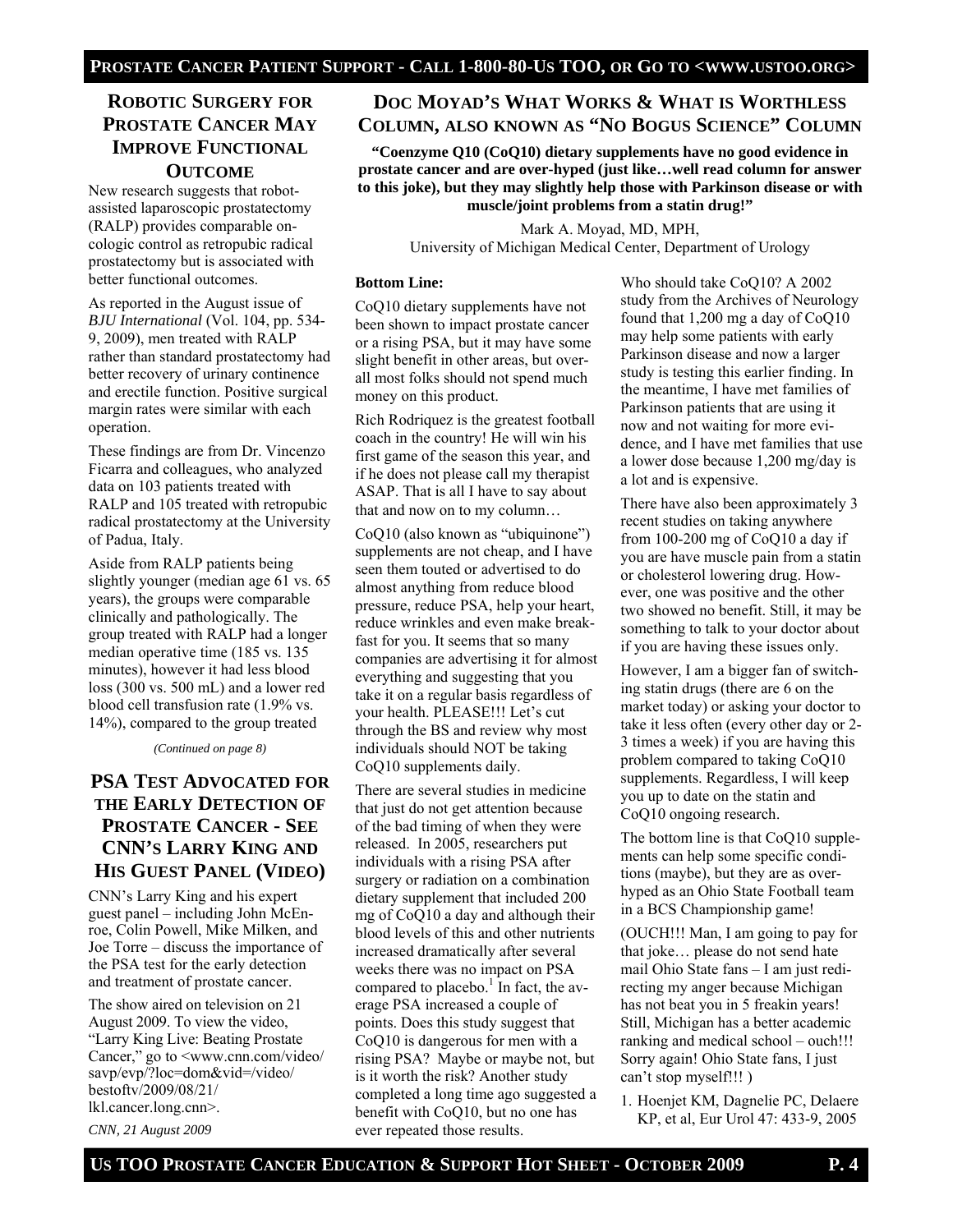#### **PET/CT SCANS**

*(Continued from page 3)* 

the nuclear medicine unit, hematology -oncology and laboratory medicine department, Azienda Ospedaliero-Universitaria di Bologna Policlinico S. Orsola-Malpghi, University of Bologna, Italy, and lead author of the study. "Our study found that for some patients, PET/CT with choline can improve the detection of cancer soon after PSA levels are measured. This enables physicians to tailor treatment to individual patients in the early stages of recurrence, thus increasing their chances of recovery."

The study included a total of 190 patients who had undergone radical prostatectomy and showed biochemical relapse in followup examinations. These patients were grouped according to PSA levels and studied with choline PET/CT scans. In addition, researchers also factored in PSA kinetic factors such as velocity – or the rate at which PSA levels change – and the PSA doubling time for each patient.

The study found that whole body PET/ CT imaging with choline is significantly better than conventional imaging technologies in detecting prostate cancer in patients with biochemical relapse after radical prostatectomy. Researchers also found a strong association between PET/CT detection of recurrent cancer, PSA levels, and PSA kinetics. The authors suggest that based on the results, only patients with a high probability of having a positive scan based on PSA levels and kinetics should undergo choline PET/CT scans. By using these criteria, the number of inappropriate choline PET/ CT scans can be reduced and early detection of prostate cancer relapse can be improved.

Martin Pomper, MD, PhD, professor in the department of radiology and radiological science, Johns Hopkins Medical Institutions, Baltimore, MD said "The article by Castellucci, et. al., in this issue illustrates nicely how connecting a serum marker – in this case PSA – with imaging can facilitate choosing the correct patients for an imaging study, as well as cut back on false negative results for that study." *ScienceDaily, 2 September 2009* 

## **NEW METHOD OF SCREENING COULD LEAD TO MORE POTENT CANCER DRUGS**

Many researchers believe that tumor growth is driven by cancerous stem cells that, for reasons not yet understood, are highly resistant to standard treatments. Chemotherapy agents may kill off 99 percent of the cells in a tumor, but the stem cells that remain can make the cancer recur, the theory holds. Stem cells, unlike mature cells, can constantly renew themselves.

If effective drugs against cancer stem cells can be developed, one obvious strategy would be to use them in combination with standard chemotherapeutic agents, so that all cell types in a tumor could be attacked. In that way, cancer would be attacked as AIDS now is, with a cocktail of chemicals that blocks all escape paths. That way, cells are unable to change their DNA to dodge an effective drug, and would be more likely to perish if confronted with many drugs at the same time.

A team at the Broad Institute, a Harvard-MIT collaborative for genomics research, has devised a way of screening for drugs that attack cancer stem cells but leave ordinary cells unharmed. The Broad team, lead by Piyush B. Gupta, screened some 16,000 chemicals, including all known chemotherapeutic agents approved by the FDA. The team reported in the journal *Cell* that 32 of the chemicals selectively targeted cancer stem cells.

These particular chemicals may or may not make good drugs, but the screening system proves for the first time, the researchers say, that it is possible to target cancer stem cells with drugs that leave ordinary cells alone. Only one of the 32 chemicals is approved as a drug for cancer.

Eric S. Lander, Director of the Broad Institute, said: "Given the new drug screening system and the idea of using combinations of drugs against cancer, there is a potential for a real renaissance in cancer therapeutics. We have not been able to do that yet with cancer, but if we could, it's a numbers game, and we win."

But the theory is not without critics. "The cancer stem cell hypothesis has in the past year been challenged on many fronts," said Bert Vogelstein, a

leading cancer geneticist at Johns Hopkins University. "For example, a paper on melanomas last year showed that 100 percent of melanoma cancer cells were cancer stem cells." If many of a tumor's cells are stem cells, then existing chemotherapy agents are clearly killing them, Dr. Vogelstein said, and the cancer stem cell theory is not an effective guide to finding new drugs. The theory has also aroused opposition because, in its extreme version, it implies that standard chemotherapy goes after the wrong targets and is ineffective.

Some advocates of the idea believe that to dissolve tumors, it would be necessary only to target cancer stem cells, if such drugs existed. But the Broad Institute team and others take the view that a combination of drugs attacking each of the different types of cells in a tumor would be the best strategy. One reason for using a combination of drugs is the suspicion that mature cancer cells may be able to convert themselves back into stem cells, a route that is apparently prohibited to normal mature cells.

The basic insight of the cancer stem cell theory is that there is a hierarchy of cells in a tumor, with the stem cells at the top generating the mature cells that are the majority. Most researchers accept that this is good description of leukemias because Gleevec, a highly effective drug for chronic myelogenous leukemia, does not kill the stem cells, and the leukemia returns if the treatment is stopped.

But with solid tumors, "the jury is out," Dr. Vogelstein said. If stem cells are very common in solid tumors, not just a small resistant reservoir of cells, "then there's no difference between the stem cells and the bulk cancer."

Still, in Dr. Vogelstein's view, the Broad Institute's new screening method is important whether or not the cancer stem cell theory is correct. "Because most of the compounds in use now clearly aren't doing the job we'd all like," he said, "then novel methods for screening could be extremely valuable."

*New York Times, 14 August 2009*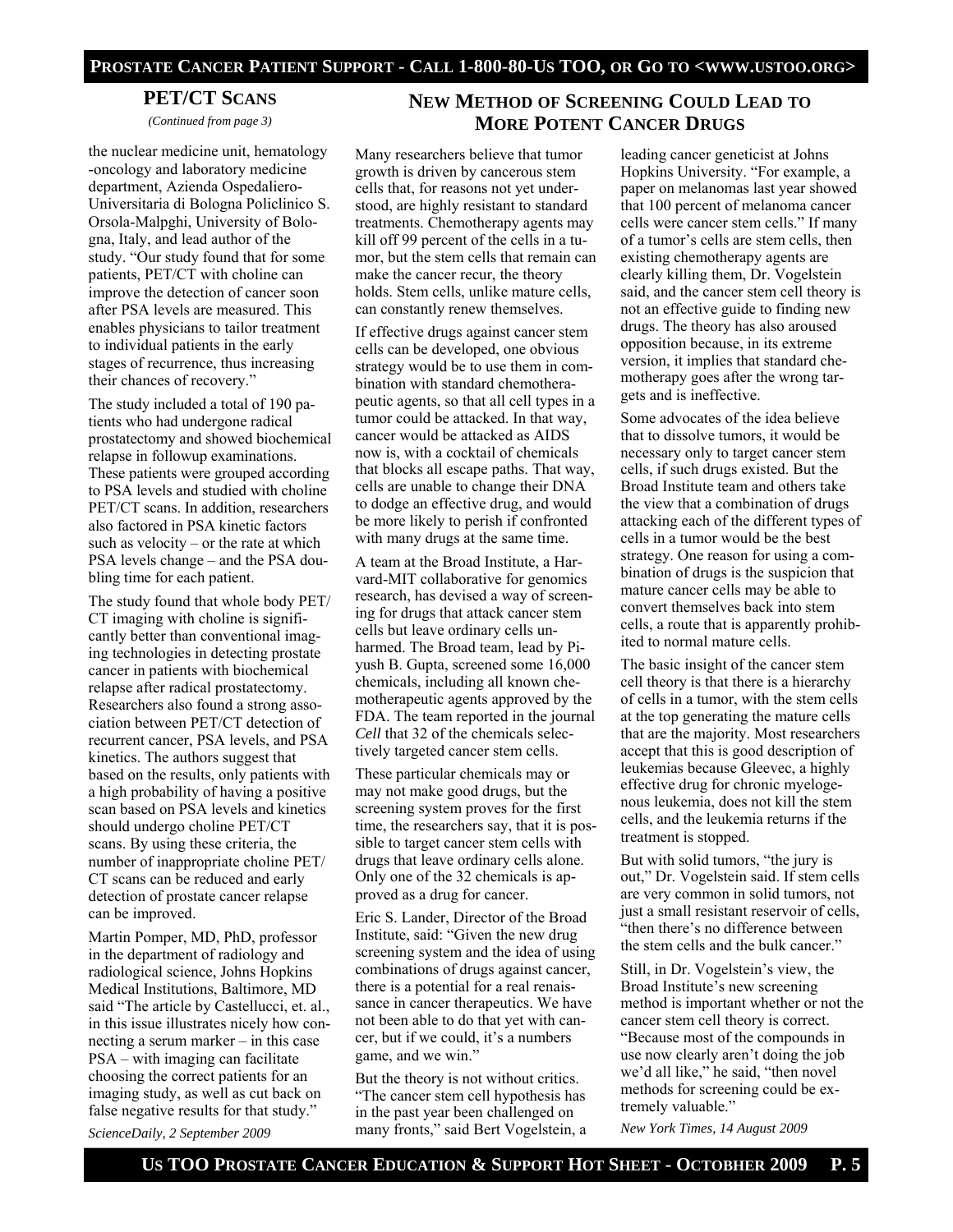## **LOCALLY RECURRENT PROSTATE CANCER AFTER INITIAL RADIATION THERAPY: A COMPARISON OF SALVAGE RADICAL PROSTATECTOMY VERSUS CRYOTHERAPY**

Pisters LL, Leibovici D, Blute M, Zincke H, Sebo TJ, et al

#### **J Urol 182: 517-25, 2009**

**PURPOSE:** We compared the treatment outcomes of salvage radical prostatectomy (RP) and salvage cryotherapy (CT) for patients with locally recurrent prostate cancer after initial radiation therapy (RT).

#### **MATERIALS AND METHODS:**

We retrospectively reviewed the medical records of patients who underwent salvage RP at the Mayo Clinic between 1990 and 1999, and those who underwent salvage CT at MD Anderson Cancer Center between 1992 and 1995. Eligibility criteria were PSA <10 ng/ mL, post-RT biopsy showing Gleason score <8 and prior RT alone without pre-salvage or post-salvage hormonal therapy. We assessed the rates of biochemical disease-free survival, disease specific survival and overall survival in each group. Biochemical failure was assessed using the 2 definitions of (1) PSA >0.4 ng/mL and (2) 2 PSA increases above the nadir PSA value.

**RESULTS:** Mean followup was 7.8 years for the salvage RP group and 5.5 years for the salvage CT group. Compared to salvage CT, salvage RP resulted in superior biochemical diseasefree survival by both definitions of biochemical failure (1) PSA >0.4 ng/mL, salvage CT 21% vs salvage RP 61% at 5 years, p <0.001 and (2) 2 PSA increases above nadir value with salvage CT 42% vs salvage RP 66% at 5 years, p=0.002) and in superior overall survival (at 5 years salvage CT 85% vs salvage RP 95%, p=0.001). There was no significant difference in disease specific survival (at 5 years salvage CT 96% vs salvage RP 98%, p=0.283). After adjusting for post-RT biopsy Gleason sum and pre-salvage treatment PSA on multivariate analysis, salvage RP remained superior to salvage CT for the end points of any increase in PSA  $>0.4$  ng/mL (HR 0.24, p  $\leq$  0.0001), 2 PSA increases (HR 0.47, p=0.02) and overall survival (HR  $0.21$ ,  $p=0.01$ ).

**CONCLUSIONS:** Young, healthy patients with recurrent prostate cancer after radiation therapy should consider salvage radical prostatectomy as it offers superior biochemical diseasefree survival and may potentially offer the best chance of cure.

## **CONTEMPORARY RISK PROFILE OF PROSTATE CANCER IN THE UNITED STATES**

Shao Y-H, Demissie K , Shih W, Mehta AR, Stein MN, et al

#### **J Natl Cancer Inst 101: 1280–3, 2009**

National-level data that characterize contemporary prostate cancer patients are limited. We used 2004-2005 data from the Surveillance, Epidemiology, and End Results Program to generate a contemporary profile of prostate cancer patients  $(N = 82,541)$  and compared patient characteristics of this 2004-2005 population with those of patients diagnosed in 1998-1989 and 1996-1997. Among newly diagnosed patients in 2004-2005, the majority (94%) had localized (i.e., stage T1 or T2) prostate cancer and a median serum prostate-specific antigen (PSA) level of 6.7 ng/mL. Between 1988- 1989 and 2004-2005, the average age at prostate cancer diagnosis decreased from 72.2 to 67.2 years, and the inci-

dence rate of T3 or T4 cancer decreased from 52.7 per 100,000 to 7.9 per 100,000 among whites and from 90.9 per 100,000 to 13.3 per 100,000 among blacks. In 2004-2005, compared with whites, blacks were more likely to be diagnosed at a younger age (mean age: 64.7 vs. 67.5 years, difference  $= 2.7$  years,  $P \le 0.001$  and to have a higher PSA level at diagnosis (median PSA level: 7.4 vs. 6.6 ng/mL, difference =  $0.8$  ng/mL, P <  $0.001$ ). In conclusion, more men were diagnosed with prostate cancer at a younger age and earlier stage in 2004–2005 than in earlier years. The racial disparity in cancer stage at diagnosis has decreased statistically significantly over time.

## **ERECTILE AID USE BY MEN TREATED FOR LOCALIZED PROSTATE CANCER**

A study in the *Journal of Urology*  (Vol. 182, pp. 649-54, 2009) reports on the use of erectile aid (EA) following treatment for localized prostate cancer (CaP). Participants with a diagnosis of CaP were prospectively recruited between 1999 and 2003. Clinical and pathological data was abstracted and QOL outcomes were prospectively abstracted at baseline and 1, 2, 4, 8, 12, 18, 24, 30, 36, 42 and 48 months. SF-36 physical and mental composite summary scores were used to study general health-related QOL. Disease specific QOL was assessed by analysis of urinary, sexual and bowel function and bother scores.

A total of 425 men participated in the study and at 24 and 48 months, 75% and 60% completed questionnaires. Treatments were radical prostatectomy (RP) in 275 men, external beam radiotherapy (EBRT) in 70, and brachytherapy in 80 others. Two-hundred thirty seven of 425 men (56%) used an EA in the post-treatment period. Men using an EA were younger and chose RP as opposed to a RT modality compared to patients not using an EA. The CaP tended to have lower PSA and Gleason scores in those using an EA. Regarding HRQOL scores and EA usage, men using an EA had a higher mean physical composite score at baseline than those without EA use, but mental composite scores were comparable in men using vs. not using EA. There was less urinary bother and better sexual function at baseline in men using EA.

No significant between-group difference were noted in urinary control, bowel function or sexual bother. EBRT-treated patients were less likely to use EA than those treated with RP. Patients with moderate or severe sexual bother and those with one or more co-morbid conditions were more likely to use EA. The baseline sexual function was significantly better in men with RP than either form of RT, but function at 2 and 4 years was comparable in the 3 groups. Sexual bother was comparable in the 3 groups at baseline but worsened significantly with time in men treated with RP.

*<www.UroToday.com>, 03 August 2009*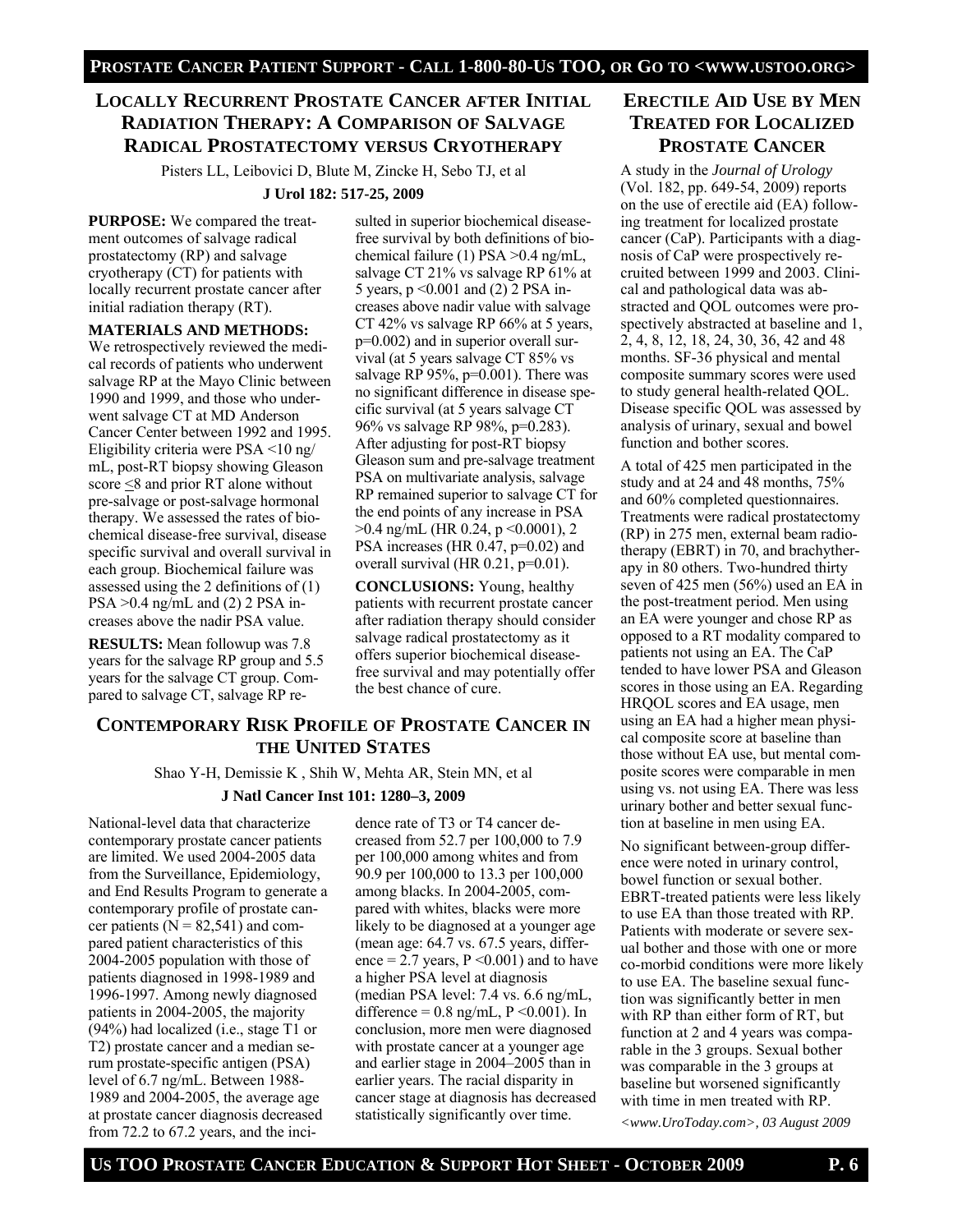## **THE DOCTORS NOTE – GERALD CHODAK, MD**

Lately it seems that a number of studies have appeared questioning the overall impact of screening and aggressive treatment for localized prostate cancer. While upsetting to many, the facts appear to show that many of the men who do get diagnosed and treated probably did not need it. Hence the growing challenge to find and treat the dangerous ones while sparing the others from unnecessary treatment and the accompanying side effects. The article based on the Health Professionals Study suggests that men who deferred therapy for low-risk localized disease had about the same mortality from prostate cancer as those undergoing immediate treatment. This is consistent with another study just published in the Journal of the National Cancer Institute that showed at least 20 men must undergo therapy to prevent a single death from the disease. Perhaps, as more urologists become aware of these findings they will move away from a clear bias toward treating almost everyone, to an approach that recognizes immediate treatment can be deferred for a significant portion of the men being diagnosed by PSA testing.

For those men who do not have low risk disease and do undergo radiation, some will develop a biochemical recurrence. Although we know that the high risk group is likely to recur and perhaps die from their disease, their optimal management is still unclear because of the absence of well controlled trials. When uncontrolled studies are published such as the one cited in this *HotSheet* comparing salvage prostatectomy to salvage cryotherapy, the controversy is rarely resolved.

This study from the Mayo clinic concluded that salvage prostatectomy is superior to cryotherapy but we must ask how reliable the conclusions are. Unfortunately, there are so many problems with the comparison it is surprising the study was ever published. An incomplete list of those problems include: a higher proportion of higher grade and stage tumors in the cryotherapy group, inconsistent and inferior freezing methods in the cryotherapy group, no data given to show that comparable radiation techniques and doses were used, differences in follow-up, small numbers of patients, no information on the interval between radiation and recurrence and selection biases associated with trying to compare a group of patients accumulated at two different institutions. There is simply NO WAY to assess the validity of these findings. In essence it is 'garbage in, garbage out' and readers should not assume that these results are proof that salvage prostatectomy is a better choice for recurrent disease.

Two other studies potentially suffering from a retrospective study design are the article on hormone therapy in men undergoing brachytherapy and the comparison of open vs. robotic prostatectomy. The former study found that men with congestive heart failure or a previous MI receiving hormone therapy had a significantly higher mortality than those not getting hormones. This finding suggests that hormone therapy should be avoided in men with the high risk factors. Growing evidence has suggested that hormone therapy is being overutilized and one consequence may be an increased risk for cardiovascular mortality. Still, caution is needed to carefully assess if this is a valid conclusion.

Basing a recommendation using a retrospective analysis presents numerous biases, similar to those described in the previous study. Furthermore, data from randomized studies combining hormone therapy or placebo with radiation therapy have not found this correlation so far. It is well known that hormone therapy results in a reduction in hematocrit and some weight gain which may both be problematic in men with severe heart disease. These data at least make doctors aware that men about to receive hormone therapy should be carefully screened for underlying heart disease that may adversely affect a patient's survival.

The prostatectomy study from Europe claims that better functional results occur using the robotic method. However, patient selection, the non-random study design and a lack of describing how the information was gathered about urinary control makes the con- *(Continued on page 8)* 

**CAD RISK WITH ADT**  *(Continued from page 1)* 

therapy use in select men," they added. The results did not identify specific comorbid conditions that eliminated the survival benefit.

The investigators retrospectively analyzed medical records on 5,077 men with clinical stage T1-T3 N0 M0 prostate cancer treated with brachytherapy from 1997 to 2006 at a single center. Patients with unfavorable risk characteristics (stage T2c, PSA >20 ng/mL, or Gleason score ≥8) received neoadjuvant hormonal therapy, which is generally given only to favorable-risk patients to effect cytoreduction and facilitate brachytherapy.

About half of the patients (2,653) had no history of comorbidity, and 42.7% (2,168) had a risk factor for CAD: diabetes in 179, hypercholesterolemia in 326, and hypertension in 1,663. Additionally, 136 patients had CHF secondary to CAD, and 120 had a history of MI related to CAD.

The authors reported that 1,521 (30%) patients received hormonal therapy. Among men with no comorbidity, neoadjuvant hormonal therapy did not increase the risk of mortality after a median follow-up of five years (9.6% versus 6.7%, HR 0.97, P=0.86). Men with a single CAD risk factor also did not have an increased mortality risk when treated with hormones after 4.4 years of follow-up (10.7% versus 7.0%, HR 1.04, P=0.82). In contrast, men with CAD-induced CHF or MI, followed for a median of 5.1 years, had an all-cause mortality of 26.3% with hormonal therapy and 11.2% without (HR 1.96, 95% CI 1.04 to 3.71, P=0.04).

The authors acknowledged several study limitations: its retrospective nature, inclusion of a limited number of CAD risk factors, and assumption that physicians based diagnoses on guideline-supported evidence.

*MedPage Today, 25 August 2009*  **Question:**  What happened on June 8, 1990? **Answer:**  Us TOO was incorporated in Illinois! *Us TOO International: Celebrate 20 years of peer support in 2010!!!*